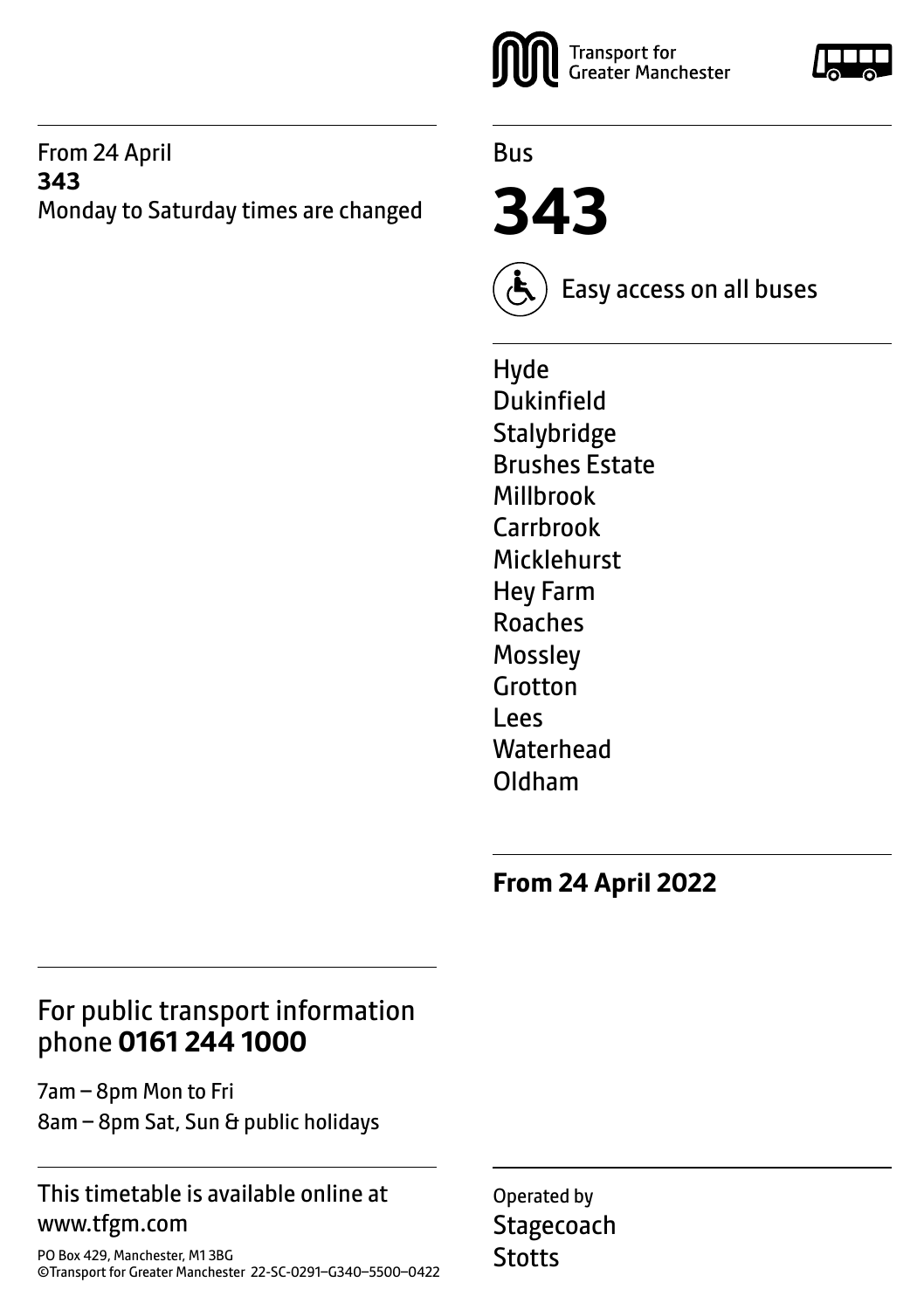# Additional information

## Alternative format

To ask for leaflets to be sent to you, or to request large print, Braille or recorded information phone 0161 244 1000 or visit www.tfgm.com

### Easy access on buses



 Journeys run with low floor buses have no steps at the entrance, making getting on and off easier. Where shown, low floor buses have a ramp for access and a dedicated space for wheelchairs and pushchairs inside the bus. The bus operator will always try to provide easy access services where these services are scheduled to run.

## Using this timetable

Timetables show the direction of travel, bus numbers and the days of the week. Main stops on the route are listed on the left. Where no time is shown against a particular stop, the bus does not stop there on that journey. Check any letters which are shown in the timetable against the key at the bottom of the page.

## Where to find information about service changes

www.tfgm.com Bus station posters Leaflets from outlets.

## Tickets and information

Bus companies offer a range of tickets for use on their own buses. For travel on any service in the County, use System One tickets, including DaySaver. Travelshops provide tickets, information and journey planning advice on buses, trains and trams for work and pleasure.

## Using the 24 hour clock

Times are shown in four figures. The first two are the hour and the last two are the minutes.

0753 is 53 minutes past 7am 1953 is 53 minutes past 7pm



## Operator details

#### **Stagecoach**

Head Office Hyde Road Ardwick **Manchester** M12 6JS Telephone 0161 273 3377

#### **Stotts**

142-144 Lees Road Oldham OL4 1HT Telephone 0161 624 4200

## **Travelshops**

#### **Ashton-under-Lyne Interchange**

Mon to Fri 7am to 5.30pm Saturday 8am to 5.30pm Sunday\* Closed

#### **Hyde Bus Station** Mon to Sat 8.30am to 1.15pm and 2pm to 4pm

Sunday\* Closed

#### **Oldham Bus Station**

Mon to Fri 7am to 5.30pm Saturday 8am to 5.30pm Sunday\* Closed \*Including public holidays

Printed on coated recycled paper made using 50% recycled fibre from post consumer sources and 50% virgin fibre from sustainable forests.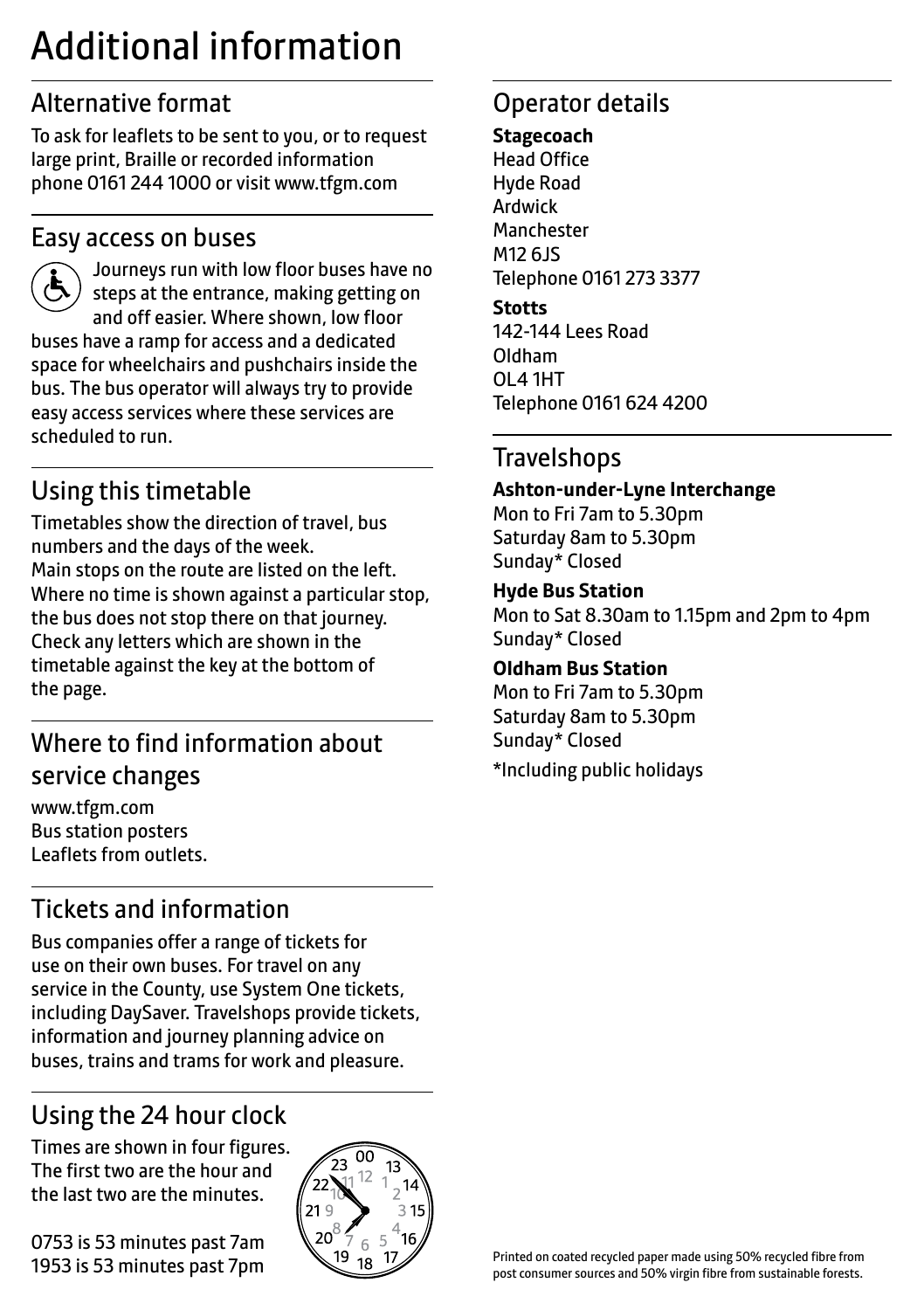## Hyde — Stalybridge — Carrbrook — Mossley — Lees — Oldham 343

### Mondays to Fridays

|                               |           | SН        | SD d                |      |       |      | SН   | SD e | SD f | SD   | SΗ   |      |      |  |
|-------------------------------|-----------|-----------|---------------------|------|-------|------|------|------|------|------|------|------|------|--|
| Hyde, Bus Station             | 0620      | 0725      | 0725                | 0815 |       | 1315 | 1415 | 1415 | 1505 |      | 1515 | 1620 | 1725 |  |
| Newton, Cheshire Cheese       | 0626 0731 |           | 0731                | 0821 |       | 1321 | 1421 | 1421 | 1511 |      | 1521 | 1626 | 1731 |  |
| Dukinfield, Albion Hotel      | 0630      | 0736      | 0736                | 0825 |       | 1325 | 1425 | 1426 | 1516 |      | 1526 | 1630 | 1735 |  |
| Stalybridge, Bus Station      | 0634 0741 |           | 0741                | 0830 |       | 1330 | 1430 | 1431 | 1521 |      | 1531 | 1635 | 1740 |  |
| Millbrook                     |           |           | 0645 0754 0754 0842 |      |       | 1342 | 1442 | 1444 | 1534 |      | 1544 | 1647 | 1752 |  |
| Carrbrook Village             |           | 0650 0800 | 0800 0847           |      | and   | 1347 | 1447 | 1450 | 1540 |      | 1550 | 1652 | 1757 |  |
| <b>Staley Road</b>            |           |           | 0653 0804 0804 0851 |      | every | 1351 | 1451 | 1454 | 1544 |      | 1554 | 1656 | 1801 |  |
| Micklehurst, Winterford Road  | 0656 0807 |           | 0807                | 0854 | hour  | 1354 | 1454 | 1457 | 1547 | 1557 | 1557 | 1659 | 1804 |  |
| Royal George                  | 0659      | 0811      | 0813                | 0857 | until | 1357 | 1457 | 1512 | 1551 | 1601 | 1601 | 1702 | 1807 |  |
| <b>Mossley, Train Station</b> | 0702      | 0814      | 0816                | 0900 |       | 1400 | 1500 | 1515 | 1554 | 1604 | 1604 | 1705 | 1810 |  |
| Mossley, Brookbottom          | 0705      | 0818      | 0820 0904           |      |       | 1404 | 1504 | 1519 |      | 1608 | 1608 | 1709 | 1814 |  |
| <b>Grotton, Station Road</b>  | 0711      | 0825      | 0827                | 0910 |       | 1410 | 1510 | 1525 |      | 1615 | 1615 | 1715 | 1820 |  |
| Lees, Cooper Street           | 0713      | 0827      | 0829                | 0912 |       | 1412 | 1512 | 1527 |      | 1617 | 1617 | 1717 | 1822 |  |
| Oldham, Mumps                 | 0723      | 0839      | 0841                | 0923 |       | 1423 | 1523 | 1538 |      | 1629 | 1629 | 1728 | 1833 |  |
| Oldham, Bus Station           | 0728      |           | 0846 0848 0929      |      |       | 1429 | 1529 | 1545 |      | 1637 | 1637 | 1734 | 1839 |  |

Bus 343 is provided with the financial support of Transport for Greater Manchester

The journeys above are run by Stotts

d – Also calls at Mossley Hollins High School at 0811

e – Also calls at Mossley Hollins High School at 1510

f – Also calls at All Saints High School at 1515

SD – Schooldays only

SH – School holidays only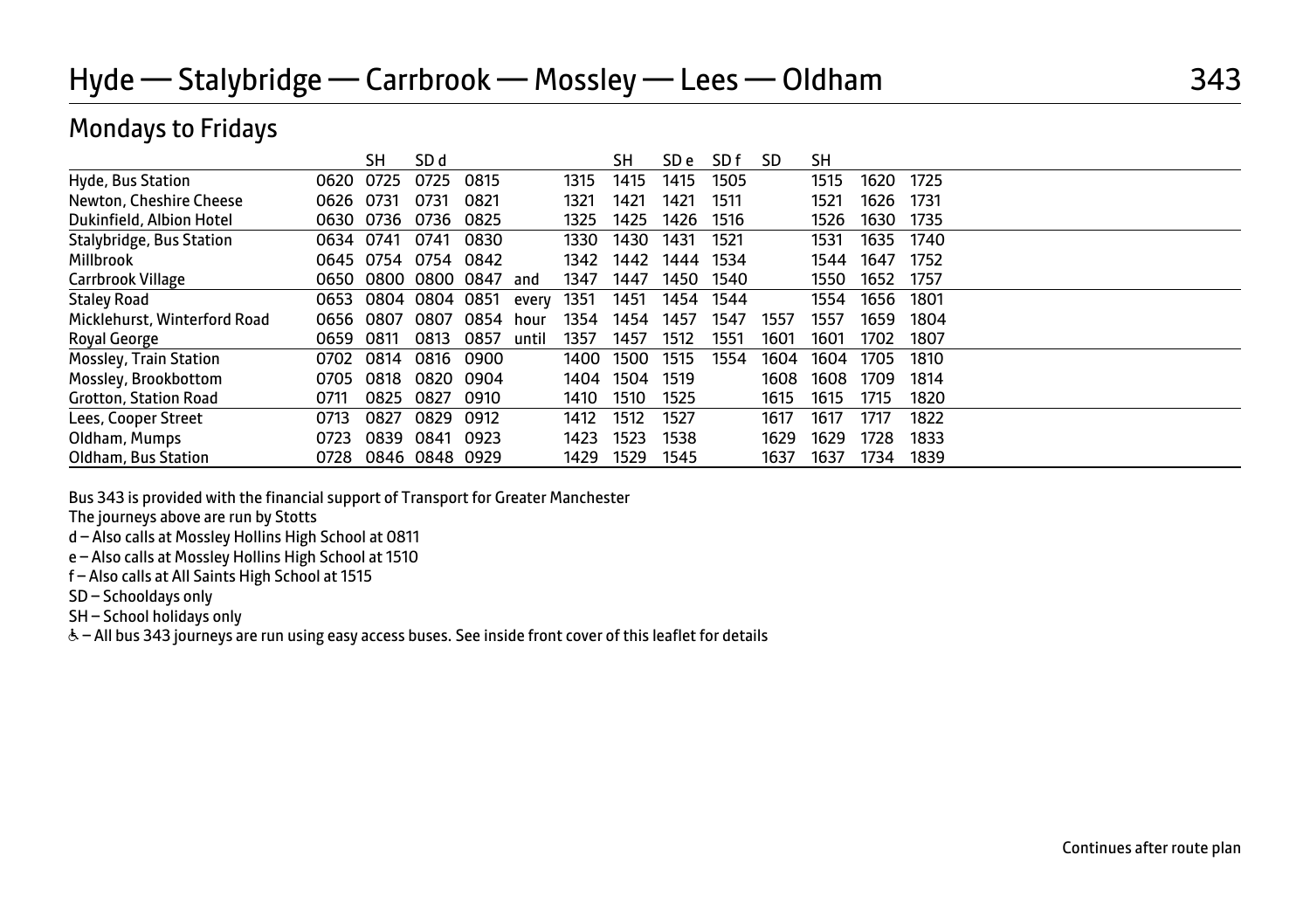

Contains Ordnance Survey data ©Crown copyright and database right 2010 ©0100022610 Transport for Greater Manchester 2022 Transport for Greater Manchester uses reasonable endeavours to check the accuracy of information published and to publish changes to information in a timely manner. In no event will Transport for Greater Manchester be liable for any loss that may arise from this information being inaccurate.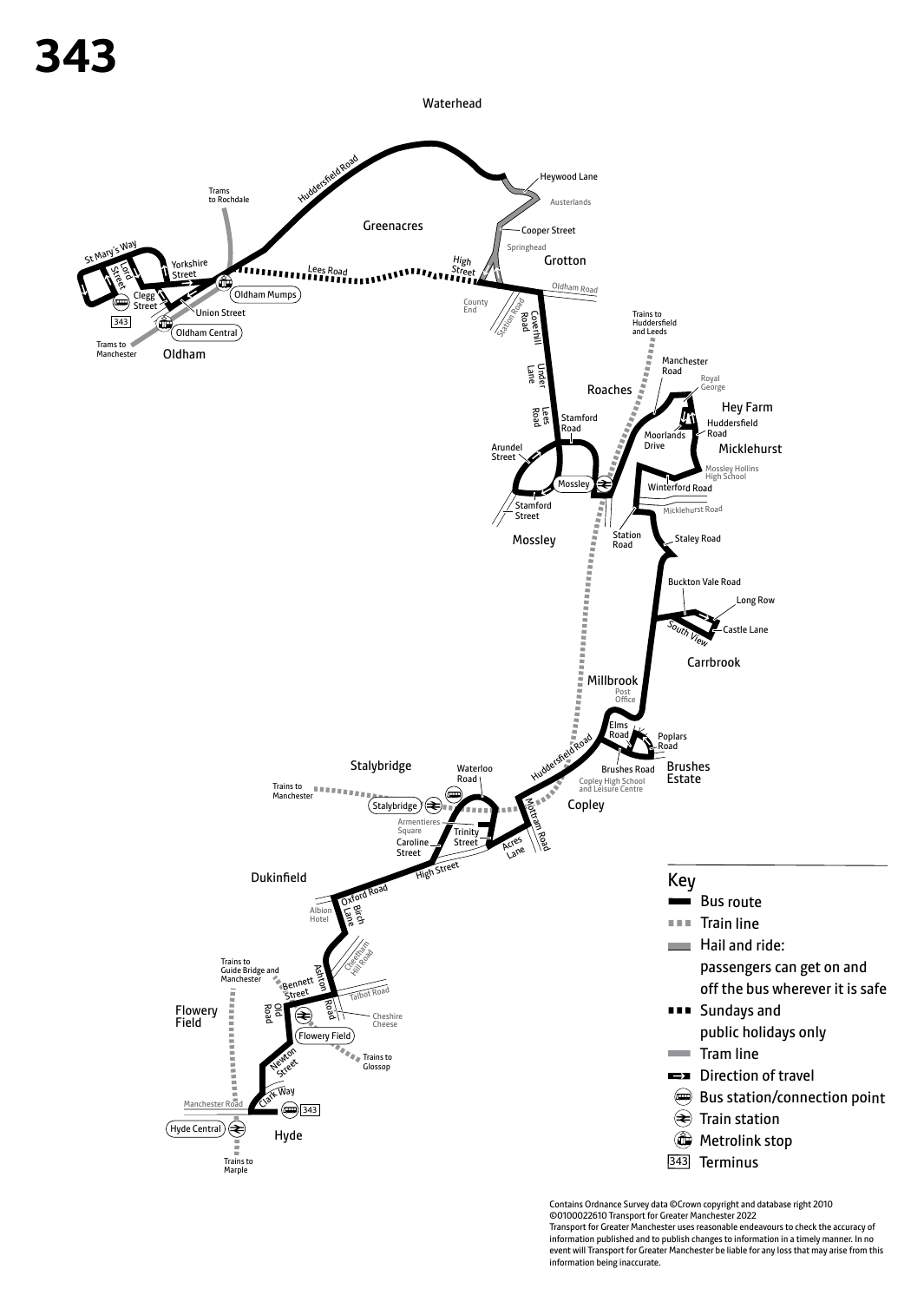## Hyde — Stalybridge — Carrbrook — Mossley — Lees — Oldham 343

## Saturdays Sundays and public holidays (except Christmas and New Year period)

|                              |           |      |       |      |      |      |      | a    | a    | a    | a    | a    |  |  |
|------------------------------|-----------|------|-------|------|------|------|------|------|------|------|------|------|--|--|
| Hyde, Bus Station            | 0725      | 0815 |       | 1415 | 1515 | 1620 | 1725 | 0830 | 1030 | 1230 | 1430 | 1630 |  |  |
| Newton, Cheshire Cheese      | 0731      | 0821 |       | 1421 | 1521 | 1626 | 1731 | 0835 | 1035 | 1235 | 1435 | 1635 |  |  |
| Dukinfield, Albion Hotel     | 0736      | 0825 |       | 1425 | 1526 | 1630 | 1735 | 0841 | 1041 | 1241 | 1441 | 1641 |  |  |
| Stalybridge, Bus Station     | 0741      | 0830 |       | 1430 | 1531 | 1635 | 1740 | 0846 | 1046 | 1246 | 1446 | 1646 |  |  |
| Millbrook                    | 0754      | 0842 |       | 1442 | 1544 | 1647 | 1752 | 0853 | 1053 | 1253 | 1453 | 1653 |  |  |
| Carrbrook Village            | 0800      | 0847 | and   | 1447 | 1550 | 1652 | 1757 | 0857 | 1057 | 1257 | 1457 | 1657 |  |  |
| <b>Staley Road</b>           | 0804 0851 |      | every | 1451 | 1554 | 1656 | 1801 | 0859 | 1059 | 1259 | 1459 | 1659 |  |  |
| Micklehurst, Winterford Road | 0807      | 0854 | hour  | 1454 | 1557 | 1659 | 1804 | 0903 | 1103 | 1303 | 1503 | 1703 |  |  |
| Royal George                 | 0811      | 0857 | until | 1457 | 1601 | 1702 | 1807 | 0907 | 1107 | 1307 | 1507 | 1707 |  |  |
| Mossley, Train Station       | 0814      | 0900 |       | 1500 | 1604 | 1705 | 1810 | 0912 | 1112 | 1312 | 1512 | 1712 |  |  |
| Mossley, Brookbottom         | 0818      | 0904 |       | 1504 | 1608 | 1709 | 1814 | 0916 | 1116 | 1316 | 1516 | 1716 |  |  |
| <b>Grotton, Station Road</b> | 0825      | 0910 |       | 1510 | 1615 | 1715 | 1820 | 0923 | 1123 | 1323 | 1523 | 1723 |  |  |
| Lees, Cooper Street          | 0827      | 0912 |       | 1512 | 1617 | 1717 | 1822 |      |      |      |      |      |  |  |
| Lees, County End             |           |      |       |      |      |      |      | 0926 | 1126 | 1326 | 1526 | 1726 |  |  |
| Oldham, Mumps                | 0839      | 0923 |       | 1523 | 1629 | 1728 | 1833 | 0933 | 1133 | 1333 | 1533 | 1733 |  |  |
| Oldham, Bus Station          | 0846 0929 |      |       | 1529 | 1637 | 1734 | 1839 | 0939 | 1139 | 1339 | 1539 | 1739 |  |  |

For details of buses during the Christmas and New Year period, please phone 0161 244 1000

Bus 343 is provided with the financial support of Transport for Greater Manchester

a – Run by Stagecoach. Runs direct via Lees Road instead of Waterhead. All other journeys are run by Stotts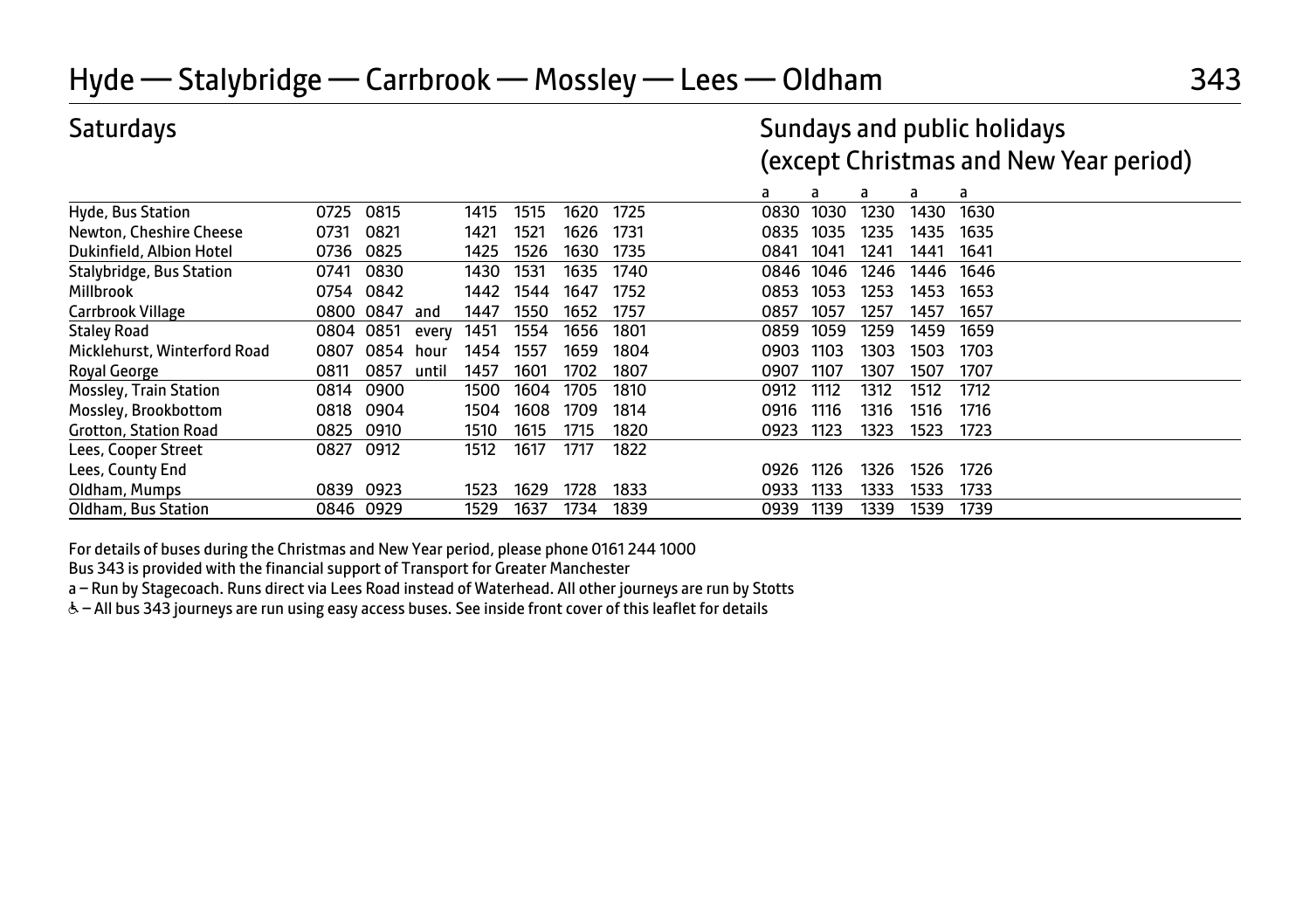## Oldham — Lees — Mossley — Carrbrook — Stalybridge — Hyde 343

## Mondays to Fridays

|                              |           |           | SН   | SD <sub>b</sub> |      |      |       |      | SD c | SН   |      |      |      |  |  |
|------------------------------|-----------|-----------|------|-----------------|------|------|-------|------|------|------|------|------|------|--|--|
| Oldham, Bus Station          | 0611      | 0644      | 0734 | 0734            | 0854 | 0944 |       | 1344 | 1434 | 1444 | 1550 | 1650 | 1748 |  |  |
| Oldham, Mumps                | 0616      | 0650      | 0738 | 0738            | 0859 | 0949 |       | 1349 | 1439 | 1449 | 1555 | 1655 | 1753 |  |  |
| Lees, Cooper Street          | 0625      | 0701      | 0750 | 0750            | 0909 | 0959 |       | 1359 | 1451 | 1459 | 1606 | 1705 | 1803 |  |  |
| <b>Grotton, Station Road</b> | 0627      | 0703      | 0752 | 0752            | 0911 | 1001 |       | 1401 | 1453 | 1501 | 1608 | 1707 | 1805 |  |  |
| Mossley, Brookbottom         | 0633      | 0710      | 0757 | 0757            | 0917 | 1007 |       | 1407 | 1500 | 1507 | 1615 | 1714 | 1811 |  |  |
| Mossley, Train Station       | 0637      | 0715      | 0803 | 0803            | 0921 | 1011 | and   | 1411 | 1504 | 1511 | 1619 | 1718 | 1814 |  |  |
| Royal George                 |           | 0640 0720 | 0807 | 0807            | 0925 | 1015 | every | 1415 | 1509 | 1515 | 1624 | 1722 | 1819 |  |  |
| Micklehurst, Winterford Road |           | 0644 0724 | 0812 | 0814            | 0929 | 1019 | hour  | 1419 | 1520 | 1519 | 1628 | 1726 | 1823 |  |  |
| <b>Staley Road</b>           | 0647      | 0728      | 0815 | 0817            | 0932 | 1022 | until | 1422 | 1523 | 1522 | 1631 | 1730 | 1826 |  |  |
| Carrbrook Village            | 0652      | 0735      | 0821 | 0823            | 0938 | 1028 |       | 1428 | 1529 | 1528 | 1638 | 1736 | 1832 |  |  |
| Millbrook                    |           | 0655 0738 | 0826 | 0828            | 0941 | 1031 |       | 1431 | 1532 | 1531 | 1641 | 1739 | 1835 |  |  |
| Stalybridge, Bus Station     | 0706 0752 |           | 0837 | 0839            | 0953 | 1043 |       | 1443 | 1544 | 1543 | 1644 | 1742 | 1847 |  |  |
| Dukinfield, Albion Hotel     | 0710      | 0757      | 0842 | 0844            | 0957 | 1047 |       | 1447 | 1548 | 1547 | 1649 | 1746 | 1851 |  |  |
| Newton, Cheshire Cheese      | 0714      | 0801      | 0848 | 0850            | 1001 | 1051 |       | 1451 | 1557 | 1551 | 1653 | 1800 | 1855 |  |  |
| Hyde, Bus Station            | 0720      | 0810      | 0855 | 0857            | 1008 | 1058 |       | 1458 | 1601 | 1558 | 1701 | 1808 | 1902 |  |  |

Bus 343 is provided with the financial support of Transport for Greater Manchester

The journeys above are run by Stotts

b – Also calls at Mossley Hollins High School at 0810, and All Saints High School at 0845

c – Also calls at Mossley Hollins High School at 1515

SD – Schooldays only

SH – School holidays only